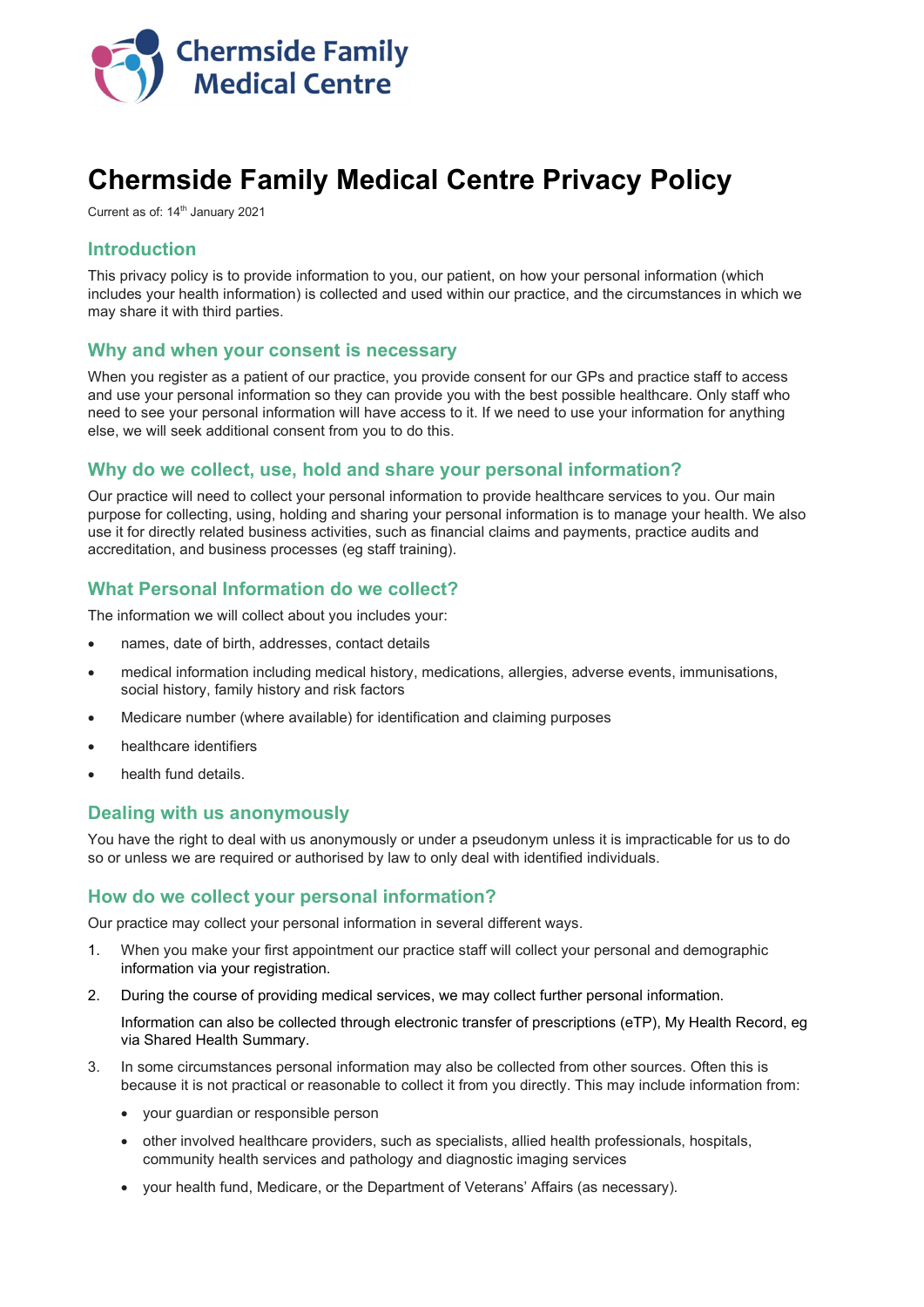# When, why and with whom do we share your personal information?

We sometimes share your personal information:

- with third parties who work with our practice for business purposes, such as accreditation agencies or information technology providers – these third parties are required to comply with APPs and this policy
- with other healthcare providers
- when it is required or authorised by law (eg court subpoenas)
- when it is necessary to lessen or prevent a serious threat to a patient's life, health or safety or public health or safety, or it is impractical to obtain the patient's consent
- to assist in locating a missing person
- to establish, exercise or defend an equitable claim
- for the purpose of confidential dispute resolution process
- when there is a statutory requirement to share certain personal information (eg some diseases require mandatory notification)
- during the course of providing medical services, through eTP, My Health Record (eg via Shared Health Summary, Event Summary).

Only people who need to access your information will be able to do so. Other than in the course of providing medical services or as otherwise described in this policy, our practice will not share personal information with any third party without your consent.

We will not share your personal information with anyone outside Australia (unless under exceptional circumstances that are permitted by law) without your consent.

Our practice will not use your personal information for marketing any of our goods or services directly to you without your express consent. If you do consent, you may opt out of direct marketing at any time by notifying our practice in writing.

#### How do we store and protect your personal information?

Your personal information may be stored at our practice in various forms eg as paper records, electronic records, visual records (X-rays and CT scans). Our practice stores all personal information securely. Electronic records are stored in password protected systems. Hard copy format in a secure cabinet. Confidentiality agreements for all staff and contractors is

#### How can you access and correct your personal information at our practice?

You have the right to request access to, and correction of, your personal information. Our practice acknowledges patients may request access to their medical records. We require you to put this request in writing and our practice will respond within a reasonable time. Fees may apply.

Our practice will take reasonable steps to correct your personal information where the information is not accurate or up to date. From time to time, we will ask you to verify that your personal information held by our practice is correct and current. You may also request that we correct or update your information, and you should make such requests in writing to reception@chersmsidefmc.com.au.

# How can you lodge a privacy-related complaint, and how will the complaint be handled at our practice?

We take complaints and concerns regarding privacy seriously. You should express any privacy concerns you may have in writing. We will then attempt to resolve it in accordance with our resolution procedure. Complaints can be sent to

#### Attention: Practice Manager

Address: Shop 6B, Chermside Markets, 725 Webster Road Chermside Email Address: practice.manager@chermsidefmc.com.au

You may also contact the OAIC. Generally, the OAIC will require you to give them time to respond before they will investigate. For further information visit www.oaic.gov.au or call the OAIC on 1300 363 992.